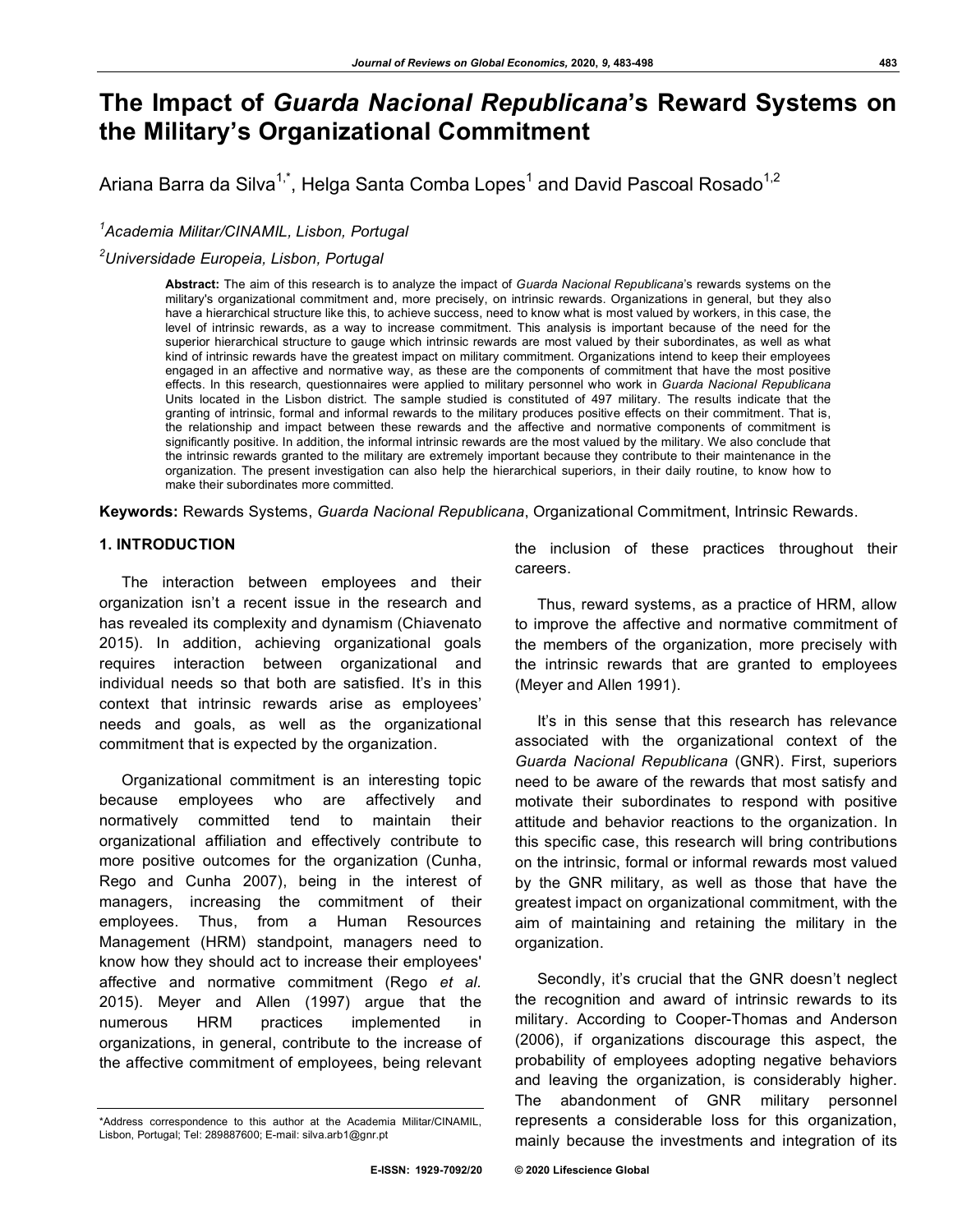human resources (HR) processes are significant. Thus, when an organization makes such investments, translated into costs, it expects them to provide the desired returns, namely the maintenance of organizationally committed individuals.

#### **2. REWARD SYSTEMS AS A HUMAN RESOURCE MANAGEMENT PRACTICE**

The HR that make up an organization, are a theme that has been widely approached by many professionals, since the existence of adequate, motivated and competent HR are considered central to the organizational result (Caetano and Vala 2007). HR aims to *"add value to the organization and make it more agile and competitive"* (Chiavenato 2015:71). That is, human capital tends to be valuable if it is able to influence the actions and destinies of the organization and, most importantly, to ensure its survival (Bontis, Dragonetti, Jacobsen and Roos 1999). Moreover, these are a fundamental resource in organizations because, according to Huselid and Becker (1996), they cannot be copied, representing an intangible and strategic asset that gives a company a considerable competitive advantage. Similarly, Armstrong (2006) corroborates, adding that business success depends on the quality of these resources.

Therefore, as people constitute themselves as an important asset in the organization, it is crucial to implement an efficient HRM to improve and ensure the good performance of their employees, turning them into a source of sustainable competitive advantage in order to achieve their organizational goals (Rua and Carvalho 2017). According to Shanine, Buchko and Wheeler (2011), HRM materializes through various practices, one of them being reward systems. These are directed to the area of HR maintenance, as it isn't enough to adequately capture HR, but also to know how to keep them in the organization (Chiavenato 2002).

# **2.1. Reward Systems**

Reward systems are one of the HRM practices that are implemented in organizations and this is closely related to other practices, "*which makes this practice a critical practice of strategic people management*" (Sousa, Duarte, Sanches and Gomes 2006:90).

According to Câmara, Guerra and Rodrigues (2003), an organization's reward systems are the set of tangible and intangible or material and immaterial compensation that its employees receive, in addition to

the salary component. These compensations are obtained based on the quality of the workers' performance, as well as their contribution to the development of the organization, and express recognition for the work performed.

Armstrong (2006) addresses this issue by introducing the concept of reward management. This term is related to the implementation of strategies and policies that aim to reward workers fairly, consistent with the value that each brings to the organization, and giving priority to equality among them, in order to achieve strategic objectives. This is why reward systems must be framed and aligned with the organization's overall strategy (Sousa *et al*. 2006). Câmara points out that the reward system is effective if it is aligned with the organization's strategic objectives, as it promotes actions and behaviors that are reconciled with them. If an organization aligns its rewards with *"behaviors that it deems indispensable for its success, it will make its reward system a powerful weapon for increasing motivation and (…) productivity"* (2016:88). In general, the behaviors or actions that are reflected in reward systems are those that the organization itself wants to emphasize, reflecting its organizational values (Institute for Employment Studies [IES] 2004).

According to Câmara, the key point of all reward systems is that they are a source of motivation and productivity, as well as reduction of turnover and absenteeism. Moreover, rewards are important because of the impact they have on employees' motivation to *"act in a certain way or in a certain way"* (2016:88). In this way, people act in a way that allows them to receive certain rewards, namely those they attach the most value to.

#### *2.1.1. Intrinsic Rewards*

The intrinsic rewards, which constitute the core business of this research, go beyond monetary character and correspond to everything that contributes to the increase of respect and recognition of the employees themselves (Cascio 1998).

Recognition is highly linked to intrinsic rewards, and this term consists of *"distinguishing and rewarding actions and behaviors that exceptionally contribute to the attainment of* [organizational] *objectives"* (Câmara 2016:117) and, according to Chiang and Birtch (2011), recognition need not involve monetary prizes.

For recognition mechanisms to be truly effective, some assumptions must be respected (Câmara 2016):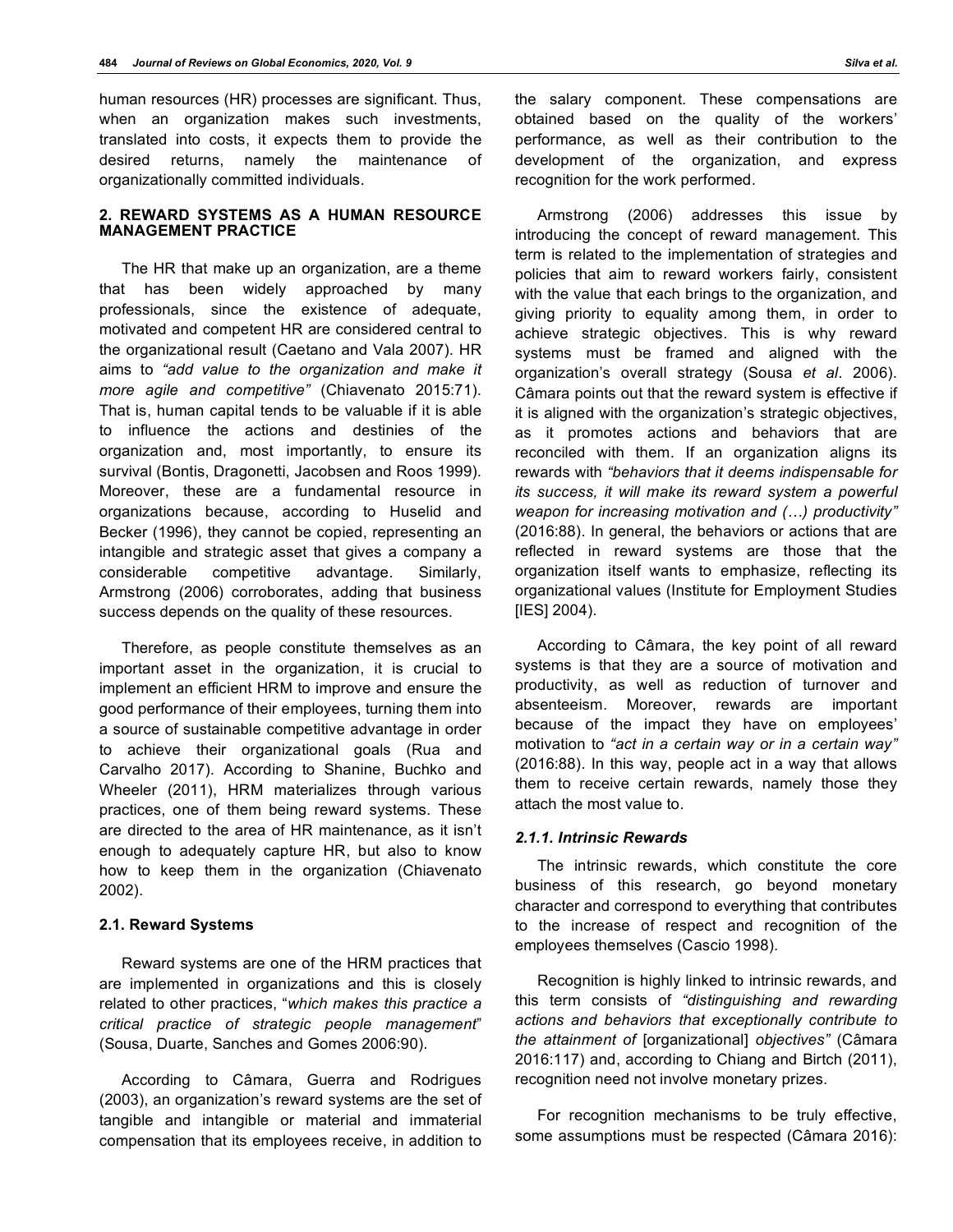

**Figure 1:** Forms of recognition of intrinsic rewards (formal and informal). Source: Self elaboration.

they must be endowed with prestige and credibility so that they can be understood as something special and relevant; the rules should be disclosed and exposed objectively; must have visibility within the organization; they should not be vulgarized but demanding to reinforce their exceptional character; they must be accessible to all workers in the organization; and finally recognized acts and behaviors must be consistent with organizational values culture and goals. Figure **1** illustrates the two forms of recognition that intrinsic rewards can present – formal and informal – and their examples, complemented by the following explanatory paragraphs.

Intrinsic rewards may be formally granted (Carapeto and Fonseca 2006), resulting in "*public recognition for work done in the form of a medal, diploma, reference in the organization's newsletter*" (Rocha 2007: 87), or the granting of exceptional mentions by merit that accelerate career progression (Carapeto and Fonseca 2006). In this kind of reward, it is customary to prepare formal ceremonies, with medals or prizes being publicly delivered. Nevertheless, there is no standardized approach to this type of reward, and each organization determines which mechanisms are most appropriate to award them (IES 2004).

In contrast, intrinsic rewards can be informal and daily, which tends to "*build trust and improve relationships between people*" (Carapeto and Fonseca 2006:145). The following paragraphs list some informal intrinsic rewards recognized in the literature.

Positive feedback is a way of recognizing and appreciating work well done and should be transmitted immediately to workers or as close as possible to the specific event (Câmara 2016), so that the employee associates feedback with the action taken. According to IES (2004), this form of recognition is considered an informal and impromptu intrinsic reward, including a simple thanks or appreciation of the effort, and is reflected as a positive reinforcement in employee motivation. Câmara (2016) emphasizes that the implementation of a feedback culture in organizations is more important than a correct salary system, appealing to the relevance of the intrinsic and nonextrinsic component in reward systems.

The granting of autonomy and responsibility is a source of motivation for employees (Rocha 2007). If autonomy is directly related to *"freedom of action (…) in the exercise of their tasks or activities"* (Câmara 2016:126), then, in turn, this merges with responsibility, understood as the obligation to answer *"for the results of its performance"* (idem). Therefore, according to Malhotra, Budhwar and Prowse (2007), greater autonomy follows greater responsibility. This autonomy is achieved by reducing supervisory control, and also by transferring power from the top to the bottom of organizations, called empowerment (Nickols 1998). With this, there is a considerable increase in the identification of members with the organization itself (Câmara 2016), generating positive effects for it.

Opportunities for training, development and career advancement are part of the reward system and should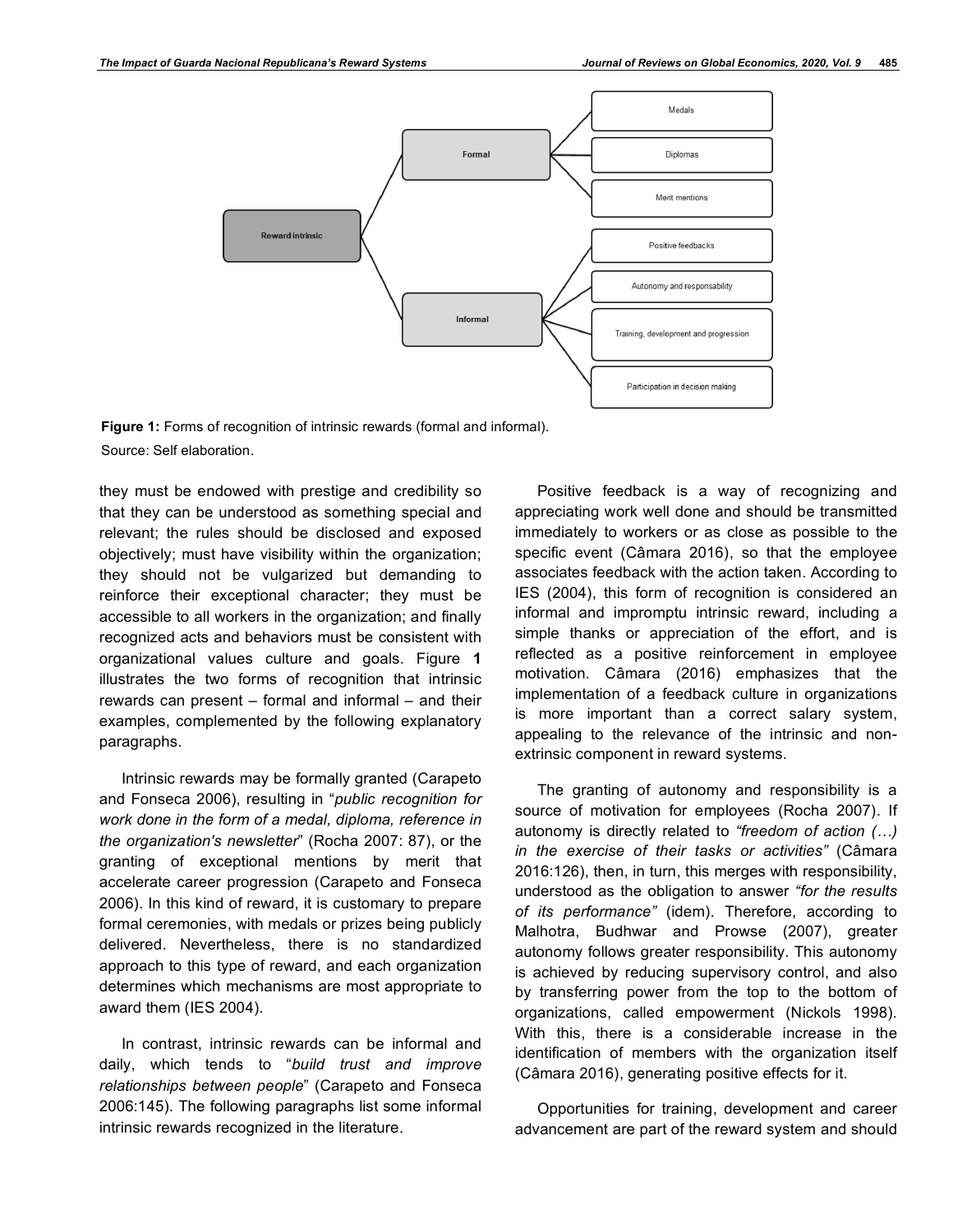ensure *"a convergence between company interests and individual aspirations"* (Câmara 2016:134). Any employee yearns to have the opportunity to develop professionally (Newman and Sheikh 2012), and this professional development of workers is related to giving them demanding jobs, exposing them to new challenges and situations. In turn, as a result of this development, individuals have the opportunity to advance their careers.

Employees participation and involvement in decision making is presented as another of the intrinsic rewards (Cascio 1998; Chiang and Birtch 2011). With this reward, employees increase their motivation (Rocha, 2007) and recognize that they are able to affect decisions related to their work (Malhotra, Budhwar and Prowse 2007).

# *2.1.2. The Importance of Intrinsic Rewards in Organizations*

It is interesting to combine the model of hierarchy of needs, proposed by Maslow (1954) and successively confirmed by numerous researches, with the findings on the theory of motivation, presented by Herzberg (1968), and with the dichotomy between extrinsic rewards and intrinsic, suggested by Lawler (1982). Câmara (2016) performed this articulation, obtaining an overview that provides useful information on the role of extrinsic and intrinsic rewards in organizations, as outlined in Figure **2**.



**Figure 2:** Articulation of Maslow, Herzberg and Lawler theories.

Source: Adapted from Câmara (2016:108).

According to Maslow (1954), people's needs can be divided into five categories, and the most basic needs are at heart, because they are directly related to human survival. At the opposite end, at the top of the pyramid, there are needs for self-realization, which, though vital, feed the human ego.

This pyramid, created by Maslow, relates to Herzberg's theory (1968), which addresses people's motivation and satisfaction. This theory argues that "*there are distinct factors that produce satisfaction* (…) *and* [professional] *dissatisfaction*" (Câmara 2016:109), that is, satisfaction and dissatisfaction are not the opposite of each other, since arising from different factors. Hygienic factors – which can lead to dissatisfaction – are extrinsic to work and consist of company policies, working conditions, wages and worker safety (idem). In contrast, motivational factors are intrinsic to the function and include achievement, recognition, professional growth, and responsibility (Herzberg 1968). In this sense, both factors "*correspond perfectly to the various levels of self-needs proposed by Maslow, and correspond equally to the dichotomy between intrinsic and extrinsic rewards referred to by Lawler*" (Câmara 2016:110).

Indeed, it's noted that the intrinsic rewards, which are internally linked to the work itself, generate motivation, because they create the identification of the employee with the organization, "*that give meaning and importance to the work they do and that they are at the root of a lasting and mutually profitable working relationship*" (Câmara 2016:110), and are unlikely to be imitated by other organizations as a source of competitive advantage (IES 2004). Carapeto and Fonseca (2006) also point out that employees place a higher value on informal intrinsic rewards compared to formal systems.

The same doesn't apply to extrinsic rewards, which are directed at factors outside the workplace. Extrinsic rewards, according to IES (2004), are critical for recruiting and retaining individuals as a means of making a tangible contribution. However, Câmara (2016) considers that, if they are not fair and competitive in relation to market practice, they tend to cause dissatisfaction, frustration and feelings of injustice, which may lead to the termination of the employment relationship. Even so, if the organization practices salaries higher than the market level, it does not mean that employees feel more motivated, at least in a lasting way. Intrinsic, that is, non-financial rewards are an alternative motivator that considerably influences employee behavior (IES 2004). Thus, it should be noted that the implementation of reward systems in organizations should adequately value intrinsic – and not only extrinsic – rewards because it's through the first that comes motivation and productivity (Câmara 2016).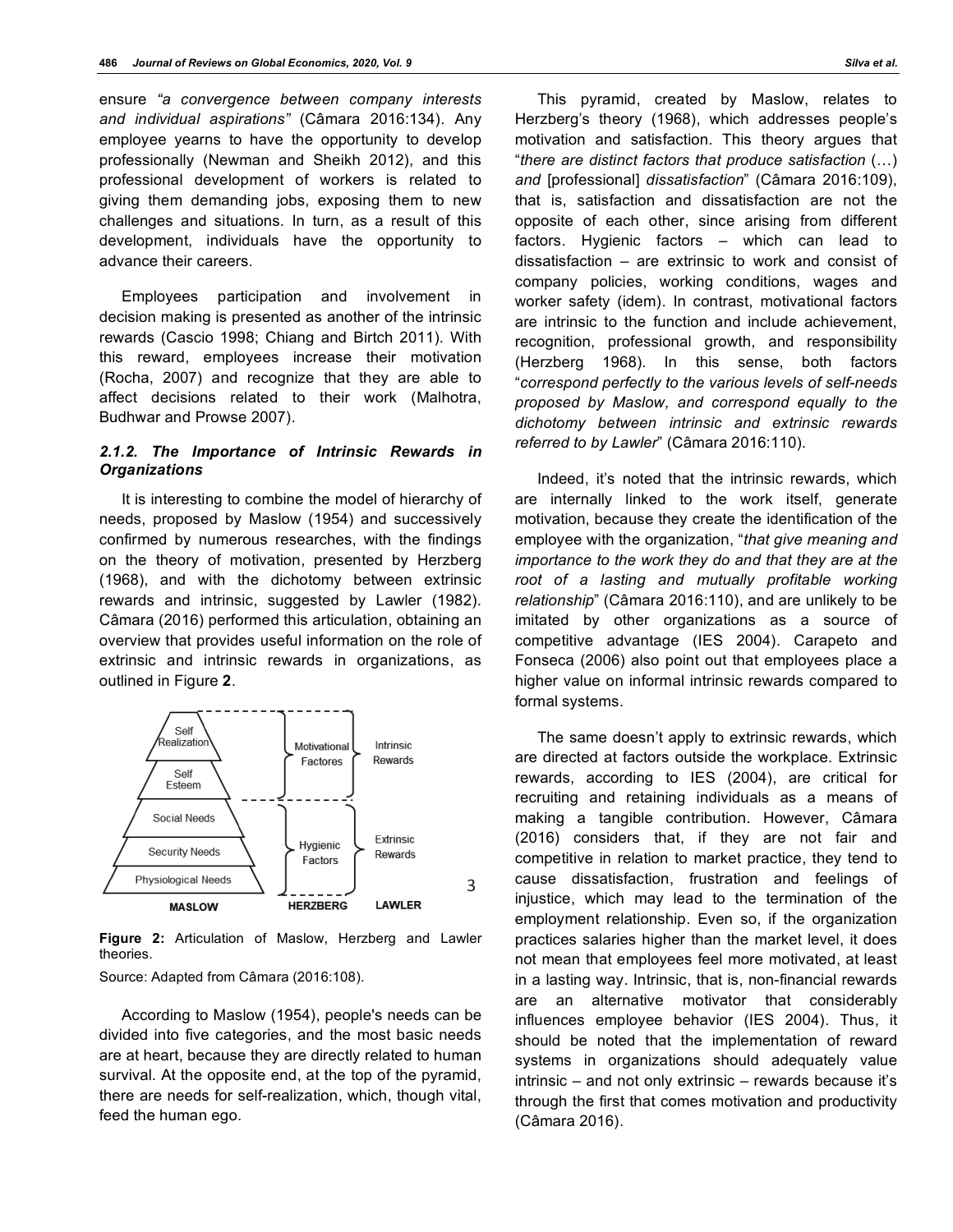#### **3. ORGANIZATIONAL COMMITMENT**

#### **3.1. The Concept**

For some years now, organizational commitment has been a topic that has attracted a great deal of interest from numerous *"professionals concerned with organizations and* [their] *HR"* (Borges-Andrade 1994:37), however, despite the variety of studies, Morrow (1983) and Meyer and Allen (1991) concluded that there is a lack of consensus and agreement on the definition of this concept and, later, Nascimento, Lopes and Salgueiro (2008) continued to emphasize the same. Nevertheless, this concept must have a central essence that distinguishes it from other concepts (Meyer and Herscovitch 2001).

In general, and based on pre-existing definitions, it is possible to conceive of organizational commitment as the psychological state of an individual, which restricts his behavior and directs him towards a specific goal, in a stabilized and prolonged manner, and contributes to maintaining your organizational affiliation.

# **3.2. The Dual Approach to Organizational Commitment: One-Dimensional and Multidimensional**

Initially, commitment was approached as a onedimensional construct, which translated into the relationship existing between the individual and the organization, which was not mediated by different components or dimensions. However, "[more recent] *studies point to its multidimensionality*" (Nascimento *et al.* 2008:116), and the lack of consent in the definition of the concept contributes, beyond other reasons, to this multidimensional character (Meyer and Herscovitch 2001).

Moreover, according to Dunham, Grube and Castañeda (1994), the study of the multiple dimensions of organizational commitment provides valuable knowledge for the management of organizations, understanding the consequences of organizational commitment in the best way.

The commonly used approach to organizational commitment is based on the three-component model created by Meyer and Allen (1991) which, to this day, continues to be used by researchers in this field (e.g. Nascimento *et al*. 2008; Menezes, Aguiar and Bastos 2016). Meyer and Allen (1991) consider the designation of «components» of organizational commitment rather than «types» would imply that the different forms of commitment were mutually exclusive, which are not mutually exclusive. Thus, the multidimensional approach defines the existence of different components of organizational commitment that an individual presents in relation to an organization. According to Brown (1996), a person may be compromised in many ways, that is, by presenting several components of the impairment.

The three components of commitment associated with this model are: affective commitment; instrumental or calculative commitment; and normative commitment. According to Meyer and Allen (1991), it's reasonable to consider that a employee experiences the three forms of impairment, but to varying degrees, that is, the three components are not mutually exclusive (Rego *et al*. 2015). For example, a worker may feel "*both a strong desire and a strong need to remain, but little obligation to do so;* [on the other hand] *another may feel little desire, a moderate need and a strong obligation, and so on*" (idem:68). Thus, it's coherent to admit that there are individuals who show a greater degree of the affective component, others experience more intensely the normative component, and yet, others highlight the instrumental or calculative component. However, studies suggest that "*stronger affective and normative bonds tend to be associated with lower levels in the instrumental component*" (Rego *et al*. 2015:330), and the opposite is also true.

Affective commitment, for most of the authors, is described as an affective orientation (Meyer and Allen 1991) and later, Meyer and Herscovitch (2001) add that this component reflects an emotional connection resulting from an identification with a particular organization. This is the component that receives the most attention from the literature, as there as strong positive correlations between motivation and motivation in order to contribute to organizational performance, that is, organizational performance and outcome (Meyer and Allen 1991; Cooper-Hakim and Viswesvaran 2005). Moreover, according to Paine and Organ (2000), the most affectively committed people have a higher intention to stay in the organization, less turnover, lower intention to look for alternatives, less absenteeism and adopt organizational citizenship behavior.

Instrumental (Rego, Cunha and Couto 2007) or calculative (Nascimento *et al*. 2008) commitment is related to the fact that the individual remains in the organization only by recognizing the costs associated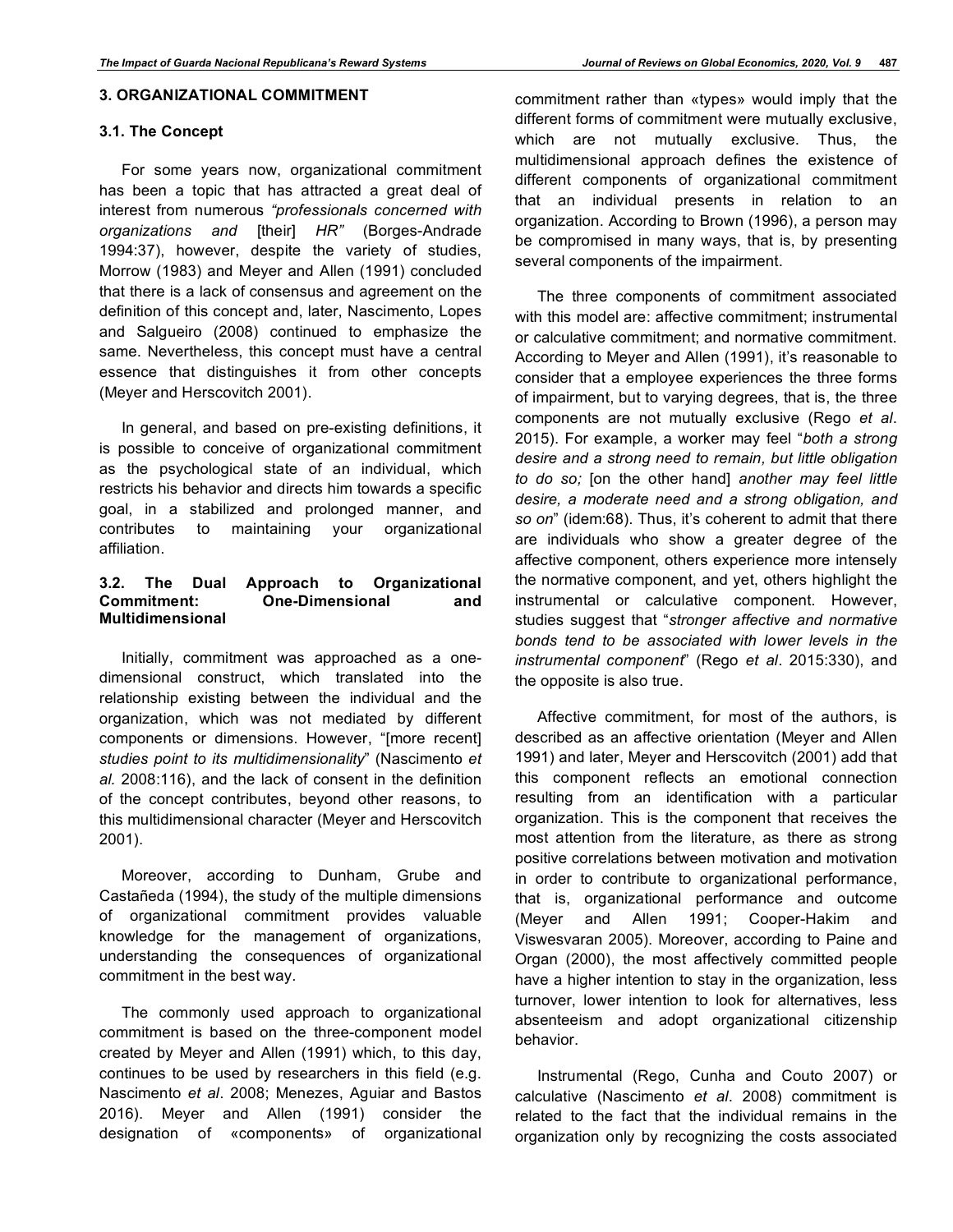|                         | <b>Description</b>                                                                         | Reasons to stay in the<br>organization                                                        | Keywords                      |
|-------------------------|--------------------------------------------------------------------------------------------|-----------------------------------------------------------------------------------------------|-------------------------------|
| Affective commitment    | Attachment, identification and<br>emotional involvement in relation<br>to the organization | The employee wants to stay in<br>the organization                                             | Wish<br>Will                  |
| Instrumental commitment | Perception of costs and penalties<br>resulting from leaving the<br>organization            | The employee needs to stay in<br>the organization                                             | Need                          |
| Normative commitment    | Obligation to belong and remain<br>in the organization because it's<br>morally correct     | The employee feels that have a<br>moral duty and an obligation to<br>stay in the organization | Obligation<br>Duty<br>Lovalty |

| Table 1: Characterization of the Three Components of Organizational Commitment: Three-Dimensional Model |  |  |  |
|---------------------------------------------------------------------------------------------------------|--|--|--|
|                                                                                                         |  |  |  |

Source: Adapted from Meyer and Allen (1991:63-67).

with leaving the organization, the immense penalties involved and the accumulation of things that would be lost if activity were to cease (Meyer and Allen 1991), as well as the lack of attractive employment alternatives in other organizations (Rego *et al*. 2007). Probably, people with a stronger instrumental bond do not feel any propensity to give "*the organization more than they are obligated*" (Rego *et al*. 2007:7), adopting behaviors that tend to harm the organization itself.

Finally, normative commitment relates to the commitment of someone who considers that staying in the organization is the morally correct and acceptable decision (Meyer and Allen 1991) and their actions are the result of internalizations and normative pressures, usually because of the organizational culture (Medeiros and Enders 1998). These pressures come from the existence of certain organizational norms and regulations (Medeiros, Albuquerque, Marques and Siqueira 2005) that condition the behavior of the individual. Table **1** aims to outline the different components of organizational commitment, namely the three-dimensional model conceived by Meyer and Allen (1991).

#### **4. THE INFLUENCE OF REWARD SYSTEMS ON ORGANIZATIONAL COMMITMENT**

A cooperative and satisfying relationship between employees and their organization requires a process of reciprocity, that is, "*the organization does certain things for and for* [the worker]" (Chiavenato 2015:82) and, conversely, the employee "*responds by working and performing* [their] *tasks*" (idem). In fact, the employees raise some expectations of their organization, and the opposite is true as well. Thus, these expectations can be summarized as shown in Figure **3**, where the two themes of this research are highlighted: reward systems and organizational commitment, and the arrow

represents the influence, relationship and impact between them.



**Figure 3:** The expectations of employees and organizations. Source: Adapted from Chiavenato (2015:83).

Rewards refer to one of the individual goals expected and desired by employees and, on the other hand, commitment concerns an organizational goal, which is aspired by the organization. In practice, these two concepts relate in the first instance in this way.

Indeed, in the last decades, several research works have focused on aspects that influence and stimulate the employees' organizational commitment (e.g. Dick 2011), as this is crucial and positively related, in particular, to the reduction of absenteeism and turnover, and high professional performance (Meyer, Stanley, Herscovitch and Topolnytsky 2002; Dick 2011).

In this way, organizations seek to increase the degree of organizational commitment in their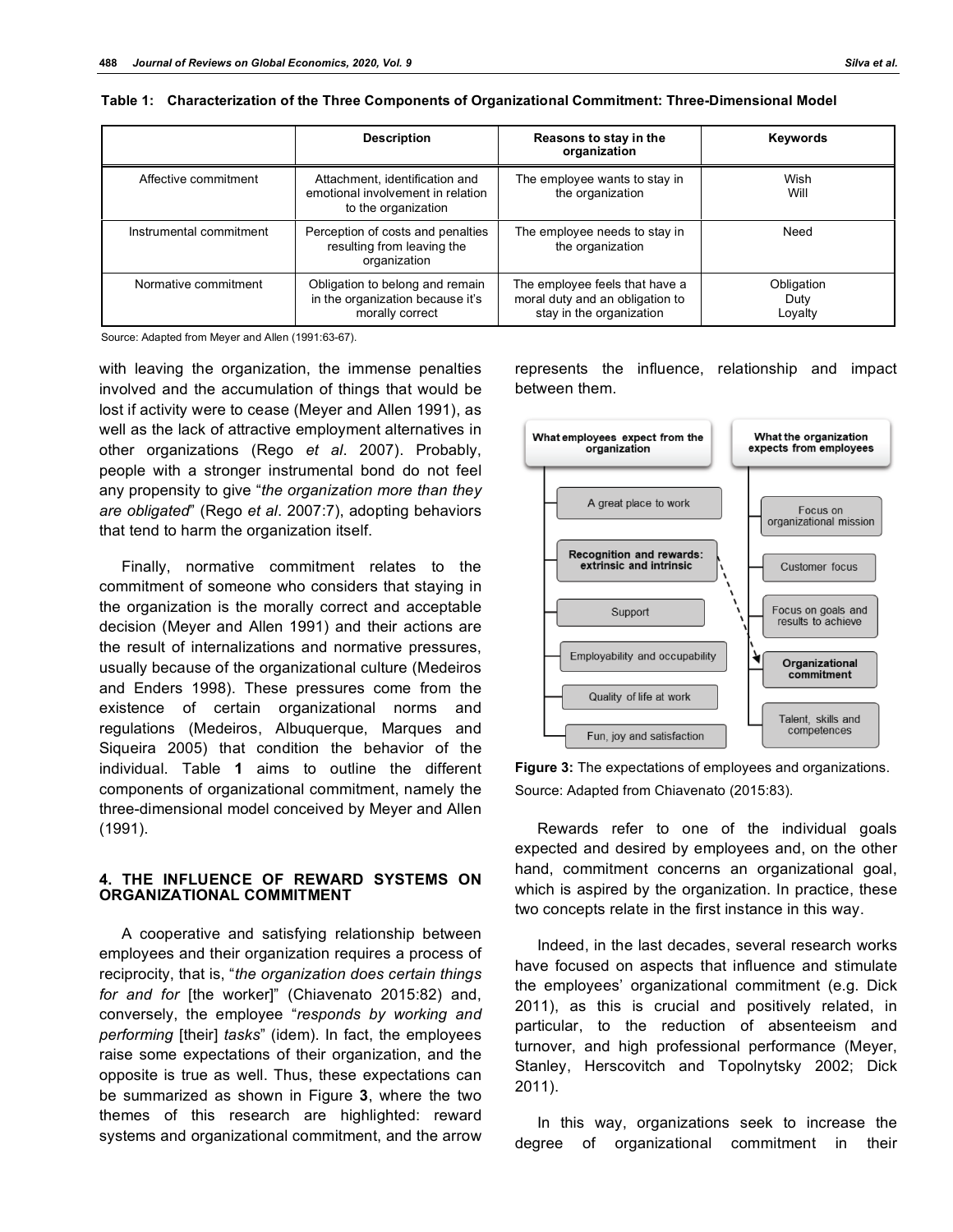employees through various forms. In this particular case, existing reward systems in organizations tend to increase the degree of commitment and effectively, according to Malhotra *et al*. (2007), there is evidence to prove that organizations increase employee commitment by awarding rewards. Nazir, Nazir and Tran (2016) add that providing rewards generates positive attitudes and behavioral responses of value to the organization. In addition, a particular organization, by providing organizational rewards, is indicating to its employees that it intends to engage in social exchange by creating an influential, substantial psychological contract between employees and employer (Miao, Newman, Sun and Xu 2013).

Therefore, given that rewards play a major role in establishing employee commitment (Malhotra *et al*. 2007), it is essential for managers to be aware of the rewards that contribute the most (Dunham *et al*. 1994).

As discussed in this chapter, and in accordance with the three-component model of Meyer and Allen (1991), organizational commitment is a multidimensional construct, and thus different components are also influenced by different types of rewards. Mathiew and Zajac (1990) state that extrinsic rewards are associated with instrumental or calculative commitment, and in another view, intrinsic rewards have more impact, namely a positive effect, on affective and normative commitment (Meyer and Allen 1991).

#### **5. THE SPECIFIC CASE OF GUARDA NACIONAL REPUBLICANA**

As discussed earlier by IES (2004), organizations should take advantage of the combination of all existing rewards, as this phenomenon has positive effects both on workers, in this case on the military, and on the organization itself, namely the GNR.

Thus, and respecting the existing dichotomy between extrinsic and intrinsic rewards established by Lawler (1982), GNR also built its reward system based on this dichotomy. However, let us focus our attention beyond the salary component earned by the military by focusing our research on the intrinsic component of rewards.

According to the GNR Discipline Regulation (RDGNR), "rewards are intended to highlight relevant conduct of the military Guard that transcends the simple fulfillment of duty and is noted for particular value and merit" (Assembleia da República [AR] 2014:4500), and these may take the form of formal and informal intrinsic rewards.

For formal intrinsic rewards, the following are listed: a) Praising reference; b) Praise; c) License on merit; d) Promotion by distinction and e) Medals (Military medal; Commemorative medal of the Armed Forces; Public Safety medal and GNR Private medal).

However, according to Câmara, *"recognition mechanisms should not be limited to structured and complex programs"* (2016:119) that are assigned when employees meet a certain condition, and sporadically. These forms of recognition, considered as more formal structural schemes (IES 2004), are fundamental and have a great impact on workers and, consequently, on the organization. Nevertheless, Câmara (2016) emphasizes that, daily, there should be a concern to provide another type of rewards, such as positive feedbacks. These types of recognition, understood as informal and improvised (IES 2004), have more impact and are more motivating than an award (Câmara 2016).

Thus, "any Guardsman may praise his or her subordinates and hierarchical superiors in writing or by voice for any act they perform that does not deserve to be rewarded otherwise" (AR 2014:4506). This group of rewards includes the informal intrinsic discussed previously, namely: positive feedbacks; the granting of autonomy and responsibility; training, development and progression; and participation in decision making.

#### **6. RESEARCH METHODOLOGY**

#### **6.1. Type of Research**

The approach taken for the development of this research is the quantitative one. Generally, coupled with a quantitative investigation, there is the prior formulation of research hypotheses, as we have done, with a view to verifying the relationship between different variables (Creswell, 2013). Thus, the present investigation is based on the hypothetical-deductive method, developed by Karl Popper, also known as the «Hypothesis Verification Method» (Rosado 2015). According to MUI (2016), this method is essentially based on the formulation of research hypotheses to be subsequently verified or refuted.

# **6.2. Sampling/ Sample**

Given that the universe corresponds to the *"set of all subjects, cases or observations that can be grouped*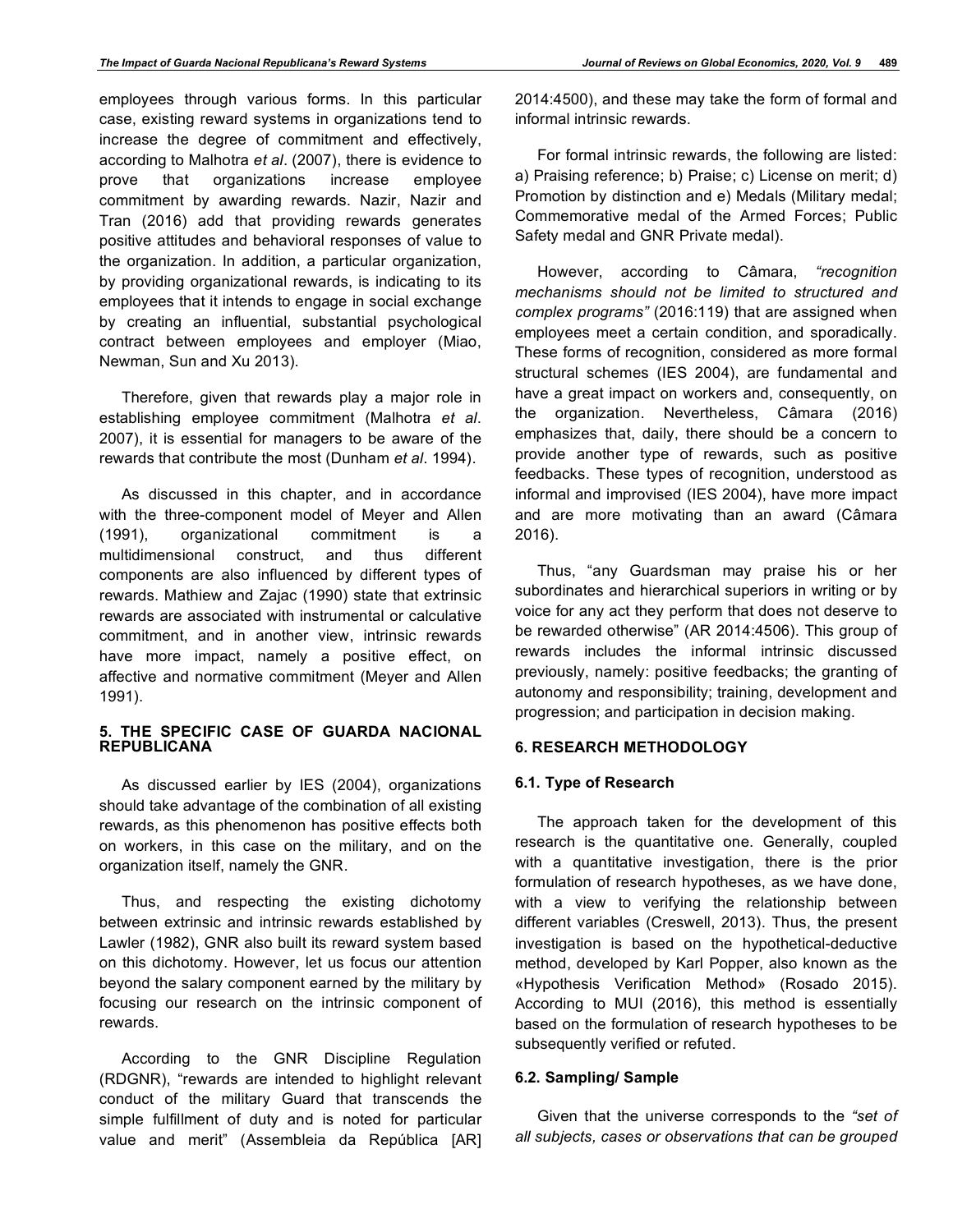*according to a particular characteristic"* (Haro *et al*. 2016:133) and that, in this context, it concerns all the military that is part of the GNR, it's apparent that this is a universe composed of a considerable number of subjects. According to the GNR Activity Plan for 2019 (GNR/AP 2019), and with reference to the Personnel Map (PM/GNR) for the year 2019, the total military personnel is around 23.347 members. The research population was restricted to the GNR military who perform functions in the district of Lisbon/Portugal.

The choice of fieldwork in the Lisbon district was due to the notorious diversity of Units which is not found in other regions, such as the State Honor and Security Unit. Furthermore, the inclusion of a UEO panoply covers a number of valences listed in the GNR/AP 2019. This scope favors the inclusion of different UEO in terms of their specific missions, duties, training and organization, but similar in terms of mission, vision and organizational values. Following this, we requested collaboration to fill the questionnaire with 216 Officers, 617 Sergeants and 2.549 Guards, totaling 3.382 military personnel. Since this number is considerably large, *"it makes sense to make a sample"* (Haro *et al*. 2016:146).

In practice, the sample of the research is limited to the GNR military personnel who work in the district of Lisbon, who answered and completed the questionnaire, making up a total of 497 respondents.

To calculate the size of the research sample, and taking into account the number of subjects that make up the population, we defined that the significance level (*p*) would be 5% (*p*=0,05), knowing that this value reveals a high level of accuracy. Consequently, the confidence level selected was 95%, which means that "*95 out of 100 samples will have the true population value*" (Haro *et al*.2016:149) within the previously specified *p* value (5%). Thus, given these factors, and given that the population contains 3.382 subjects, the sample size should be at least between 353 and 364 individuals (Haro *et al*. 2016). In this particular case, our sample size totals 497 respondents, revealing that this number is enough to continue the study.

## **6.3. Instruments**

Data collection for the elaboration of theoretical framework has either addressed primary sources or «first hand data» and secondary sources or «second hand data» (Prodanov and Freitas 2013; MUI 2016). The former include, in this case, institutional

Regarding the measuring instrument, we use the questionnaire survey. This measuring instrument tends to be in agreement with the research objectives, besides that the questions that are answered by the respondents are the same, allowing a homogeneous, objective and comparative treatment between them (Alves 2012; Haro *et al*. 2016), having been made pretests for validation.

corresponding to texts already interpreted.

In this research, our central question is: «What is the impact of GNR reward systems on the military's organizational commitment?», and seven derived questions were formulated that contribute to the central question. According to Rosado (2015), while the central question is of a general nature, as derived questions presents more constraints and concrete, helping, in the last instance, to achieve the response to central question.

It is a warning that some of the derived questions have related research hypotheses, but they were never written because they were merely described and *"inability to draft an interim answer"* (Rosado 2015:79). So the answers to the derived questions are combined with the literature review and the answers started by the questions.

This was applied through the *Survio* online platform, which is used for questionnaire preparation as well as response collection and data analysis. However, for a more accurate and detailed analysis, we resorted to *IBM SPSS Statistics 25* at a later stage.

# **7. DISCUSSION AND RESULTS**

# **7.1. Guarda Nacional Republicana's Reward Systems**

By applying the questionnaire survey, we wanted to analyze the number of formal intrinsic rewards received by the military, and we found that praise differed from the other rewards, as it was the most received by the sample military, as only 120 military (24.1%) did not receive such a reward. In contrast, the least received reward was promotion by distinction, in which only 14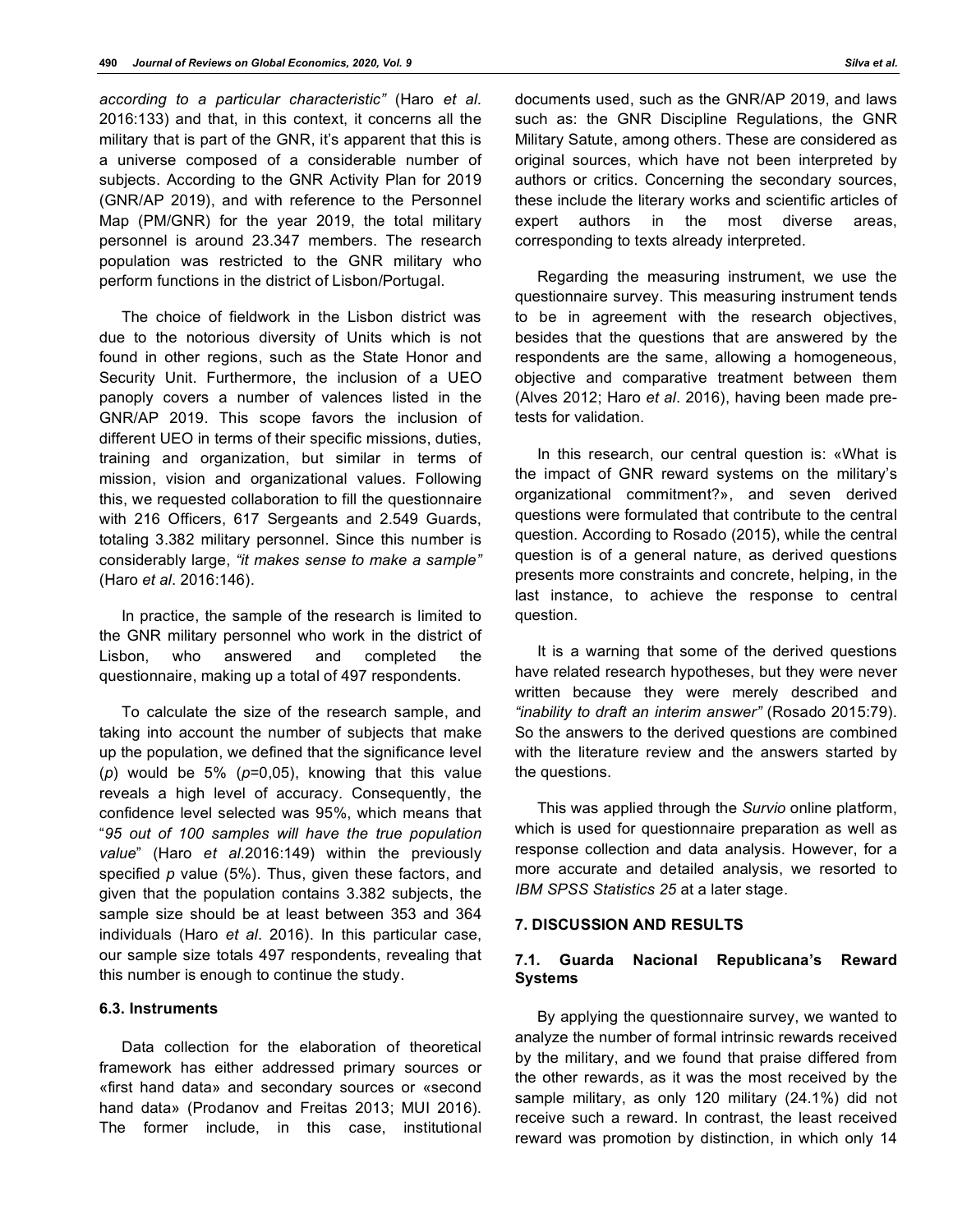military personnel had it (2.8%). From a general perspective, the average value of formal intrinsic rewards received by military personnel is  $\bar{x}$  = 5.34, however, it should be noted that 90 individuals (18.1%) have not received any rewards from the military at the time of their careers, which reflects that the majority of the sample (81.9%) was at least targeted by a formal intrinsic reward. Furthermore, the results show that as the number of rewards increases, the number of military personnel receiving them decreases, resembling an inversely proportional function.

Moreover, it is possible to verify that the effect of the formal intrinsic rewards most produced in the military is the sense of recognition (60.8%). This result corroborates some topics covered in the theoretical part, which emphasizes the increased sense of recognition in workers, caused by intrinsic rewards. Immediately after, motivation (39.6%), satisfaction (34.4%), justice (19.7%) and gratitude (14.3%) stand out. In contrast, the negative effects were considerably lower, revealing that the military generally has positive feelings about the formal intrinsic rewards in the GNR. However, indifference ranks first among the negative effects (12.1%), highlighting the lack of appreciation that is attributed to these rewards by the military.

In order to facilitate the treatment and analysis of the results, we kept the informal intrinsic rewards grouped into four categories as addressed in the theoretical part. The «autonomy and responsibility» was distinguished as being the one most granted to the military of the sample, obtaining an average value of  $\overline{x}$ = 3.34. This proves to be quite beneficial as this reward provides increased identification of the military with the GNR. This is followed by «participation in decision making» ( $\bar{x}$  = 3.03), «positive feedbacks» ( $\bar{x}$  = 2.97) and lastly the least given to the military is «training, development and career progression» ( $\bar{x}$  = 2.88). The fact that this reward comes in the last place may lead to the removal of the military, since any worker yearns to have the opportunity to develop professionally. Finally, we obtained an average value of  $\bar{x}$  = 3.05, referring to the four categories of informal intrinsic rewards.

Through the questions we intend to make a comparison and confront the valorization of the military in relation to the formal versus informal intrinsic rewards, as well as the importance attributed by them. It is essential to perform the average obtained from items that evaluate formal intrinsic rewards ( $\bar{x}$  = 2.94) and items that evaluate the informal component ( $\bar{x}$  =

4.23). These values show that the appreciation of the GNR military is considerably higher than the informal intrinsic rewards, as well as their importance. These results are in line with the literature review, as these informal and improvised forms of recognition have more impact and are more motivating than a medal or a praise, for example.

#### **7.2. Organizational Commitment of the Military**

To measure the organizational commitment of the military was used the «Organizational Commitment Scale of Meyer and Allen» (1997), called «Organizational Commitment Questionnaire» (OCQ), duly adapted to the portuguese context by Nascimento *et al*. (2008), and with the necessary changes to be used for the GNR conjuncture, in order to suit the target audience. Maintaining the consideration of organizational commitment as a multidimensional construct, each of its three components was measured using a subscale: affective commitment subscale, instrumental commitment subscale and normative commitment subscale. Each subscale is made up of *"statements representative of the specific dimension being measured"* (idem:118), consisting of six, seven and six items, respectively, for a total of 19 items.

The six items that measured the affective component of impairment reached a mean value of  $\bar{x}$  = 3.76. Then, the normative component ( $\bar{x}$  = 3,18) is marked and, finally, with a lower value, the instrumental component ( $\bar{x}$  = 3,00).

Considering the percentage of responses, and in the case of the subscale of affective organizational commitment, most subjects provide a response in the sense of agreement with the statements. On the contrary, in the case of instrumental and normative organizational commitment, the response tendencies are not so pronounced, becoming dispersed along the scale of «totally disagree» to «totally agree».

In addition to this, and since each individual experiences the three forms of commitment, but to different degrees, it is important to note which component each of the military has most evidenced and to a greater degree. Thus, we found that about 60.9% of the sample (303 military) has the most developed affective component, which reveals special importance in the organizational context of GNR. This importance comes from the fact that the affective component has strong positive relationships with organizational performance and results, given that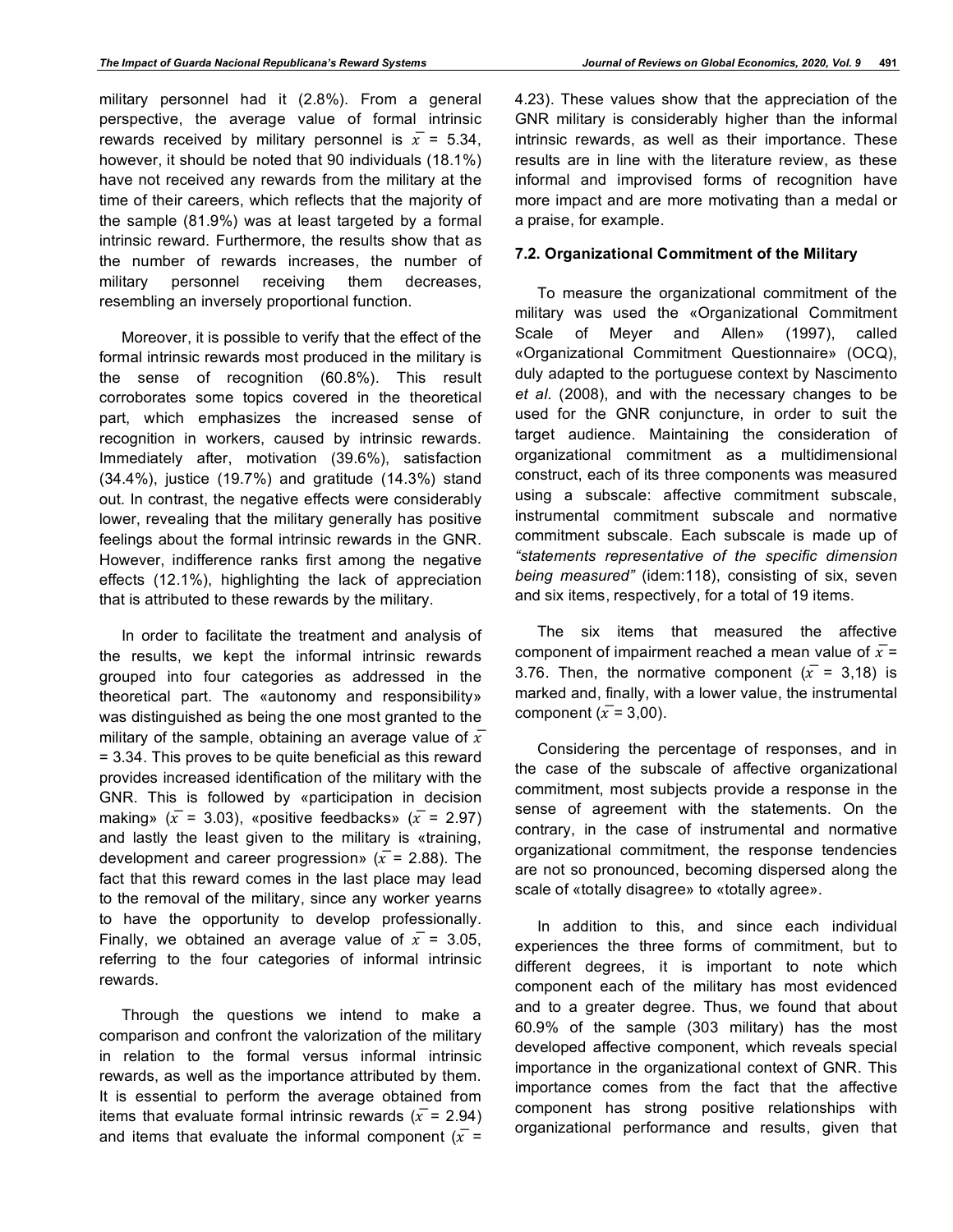individuals actually have the will and intentions to remain in the organization, as a result of their identification with it. Allied to this, the affective-bonded military tends to reduce occurrences of turnover, absenteeism, and intentions to look for other alternatives.

Regarding the instrumental component, 19.3% of the sample (96 military) present this more developed component, instead of the affective and normative component, being the component considered with the most harmful consequences on the organization's performance. This value reflects that, about one fifth of the sample, maintains the link with GNR for mere necessity and also for the lack of employment alternatives that meet or exceed the benefits that are achieved through this organizational affiliation. Thus, these military personnel do not feel any propensity to adopt behaviors beneficial to the organization, impairing its performance.

Regarding the normative component, this is the least evident in the sample's military, namely 11.6% (57 military). This component does not produce as positive effects as the affective, however, does not entail the inconveniences generated by the instrumental or calculative component, so the ideal would be that this component should manifest immediately after the affective, something that did not happen in this particular case. This result reveals that this percentage of the military feels a moral obligation to belong to the organization, as if it were a proof of loyalty, derived from the influences, on the one hand, organizational, and on the other, family and cultural.

It should also be noted that some military personnel showed an equal degree of commitment in two distinct components, simultaneously (affective and instrumental; affective and normative; instrumental and normative), however, the percentage relative to these cases was not significant.

#### **7.3. Direct Effects**

In order to materialize the associations between variables, we use Pearson's correlation coefficient (*r*).

# *7.3.1. Direct Effects between Formal Intrinsic Rewards Received by the Military and Organizational Commitment*

Regarding the variables «formal intrinsic rewards received» and «affective organizational commitment» the results point to the existence of a significant positive relationship ( $r = 0.231$ ;  $p \le 0.05$ ), revealing that if one of them increases (or decreases), the other also increases (or decreases). We also found a significant positive relationship, although less intense, between the first variable and normative impairment (*r* = 0.136;  $p \le 0.05$ ). It is verifiable that, by analyzing each of the formal intrinsic rewards separately, the praises revealed significant positive relationships with the affective and normative components of commitment (*r* = 0.283 and  $r = 0.159$ ;  $p \le 0.05$ , respectively), as well as the medals (*r* = 0.203 and *r* = 0.139; *p* ≤ 0.05), and the correlations obtained in the praises are of greater intensity. Thus, we understand that praises are the formal intrinsic reward that has the greatest relationship with the affective component of commitment, and that an increase in the number of praises of the military generates an increase in their affective commitment.

# *7.3.2. Direct Effects between Informal Intrinsic Rewards Received by the Military and Organizational Commitment*

The results point to the existence of direct effects between the «informal intrinsic rewards» received and the affective  $(r = 0.438; p \le 0.05)$  and normative  $(r =$ 0.330;  $p \le 0.05$ ) organizational commitment, presenting in both cases, a significant positive direct effect. Compared to the effects made earlier, we found that the frequency with which military personnel receive informal intrinsic rewards is more related to the affective and normative components of commitment rather than the formal rewards. As discussed throughout this research, the affective component is one that has strong direct effects with employees' motivation and, consequently, with the beneficial organizational results that are achieved. Allied to this, also the normative component generates organizational advantages, not so much as the affective one, but considerably more beneficial than the instrumental or calculative one. With this in mind, and in view of the relevance of the existence of affectionately and normatively committed military personnel to the GNR, the promotion and stimulation of informal intrinsic rewards to the GNR military is highly noteworthy, given that the increase in these rewards on the day daily, it translates into an increase in affective and normative organizational commitment.

After a comprehensive analysis of informal intrinsic rewards has been carried out, it should be done from an individual perspective. Thus, we found that, among informal intrinsic rewards, «training, development and progression» is the one that has the highest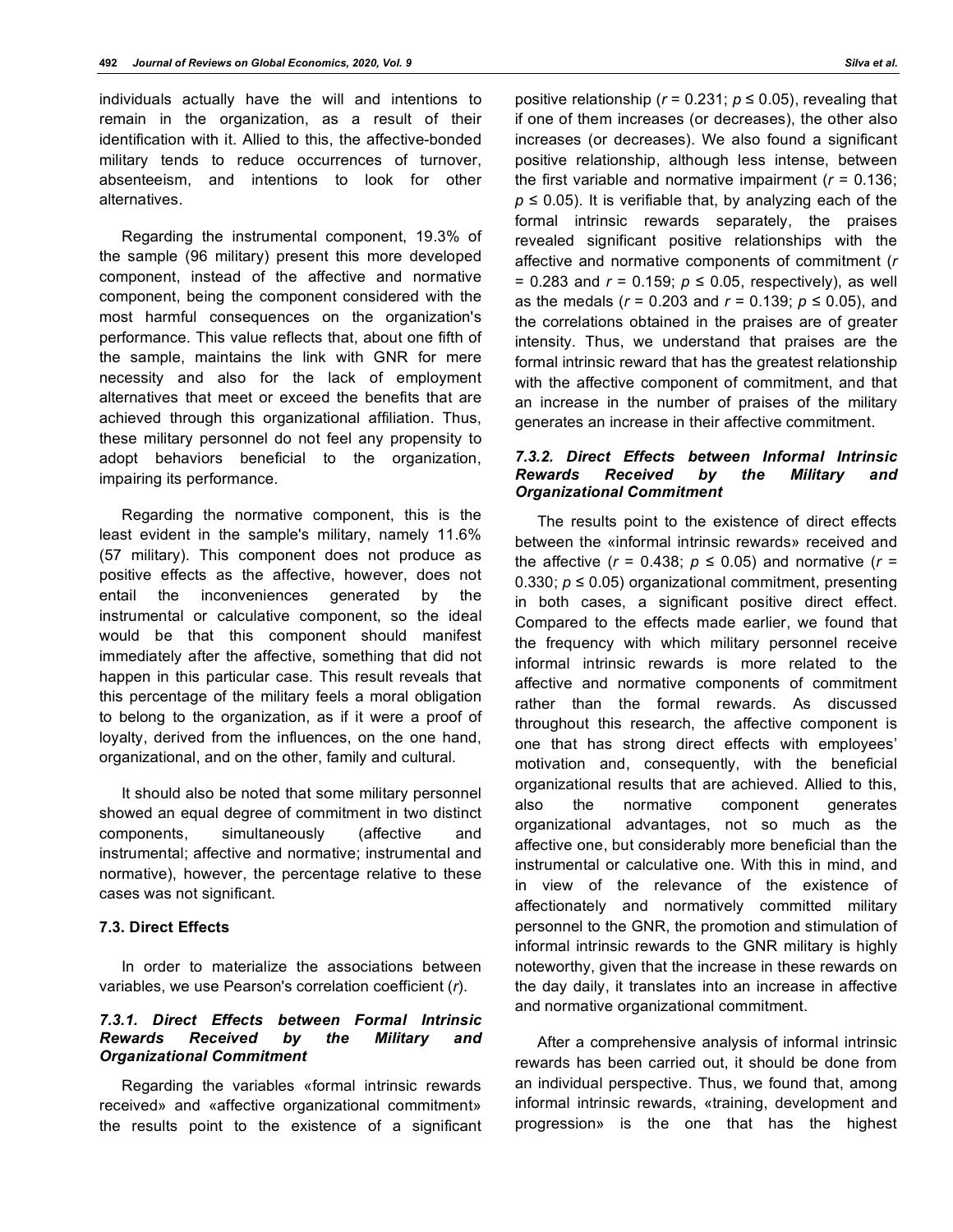relationship with the affective ( $r = 0.442$ ;  $p \le 0.05$ ) and normative  $(r = 0.359; p \le 0.05)$  of the commitment, which presents a significant positive relationship with greater intensity in the first component. Given this evidence, one of the ways to foster the affective component of commitment focuses on increasing the frequency with which GNR military personnel are subjected to opportunities for training, development and advancement throughout their careers. However, all of the informal intrinsic rewards presented, without exception, have a great bearing on the affective as well as the normative commitment of the military.

## **7.4. Path Analysis**

We turned to IBM SPSS Statistics 25 for calculating linear regressions between variables. Impact assessment contributes to learning and knowledge creation about a given context, directly influencing future decision making. In this particular case, we performed a path analysis to verify that the two independent variables (1 - «received formal intrinsic rewards»; 2 - «received informal intrinsic rewards») are able to predict the organizational commitment of the GNR military, subdivided into their three components: affective, instrumental and normative.

# *7.4.1. Path Analysis for the Dependent Variable «Affective Organizational Commitment»*

We can note that 20.6% of the variation that occurs in affective organizational commitment is explained by the two independent variables ( $R^2$  = 0.20653). This percentage reveals that, through the GNR reward system, the affective organizational commitment of the military varies by 20.6%, and the remaining 79.4% are explained by other variables. Given the many factors that contribute to an individual's commitment to their organization, we can consider that 20.6% is a high result and should be taken into account. Of the two independent variables studied, the one that has the

greatest impact on affective organizational commitment is the frequency with which the military receives informal intrinsic rewards (0.406; *Sig*. 0.000), that is, the frequent granting of this type of reward to the GNR military, has a greater impact on the affective component of the commitment.

The affective component of commitment is the one with the greatest variation that is explained by the reward system in place at GNR. Thus, individuals who maintain a bond with their organization tend to develop their affective component more if they are given more regular rewards, especially informal intrinsic rewards. Since affective-compromised individuals are more emotionally connected and, consequently, more identified with their organization, they hope to create a social exchange with it, obtaining rewards through various modalities, which promote and strengthen their relationship and identification with the organization. GNR in this case. Increased recognition of the military and, of course, the intrinsic rewards granted to them will keep individuals who are already emotionally compromised and possibly increase their degree of affective commitment.

## *7.4.2. Path Analysis for the Dependent Variable «Instrumental Organizational Commitment»*

We can see that the rewards received by the GNR military, formal and informal, do not explain or predict any variation in instrumental or calculative organizational commitment (*R<sup>2</sup>* = 0.000). Both independent variables have no impact on the instrumental or calculative component, and the results are not significant.

Contrary to the affective component, it is expected, and we have confirmed from the results obtained, that the GNR reward system has no impact on individuals with the most developed instrumental or calculative component. This is because these individuals do not



**Figure 4:** Path analysis for the dependent variable «affective organizational commitment» Source: Authors elaboration.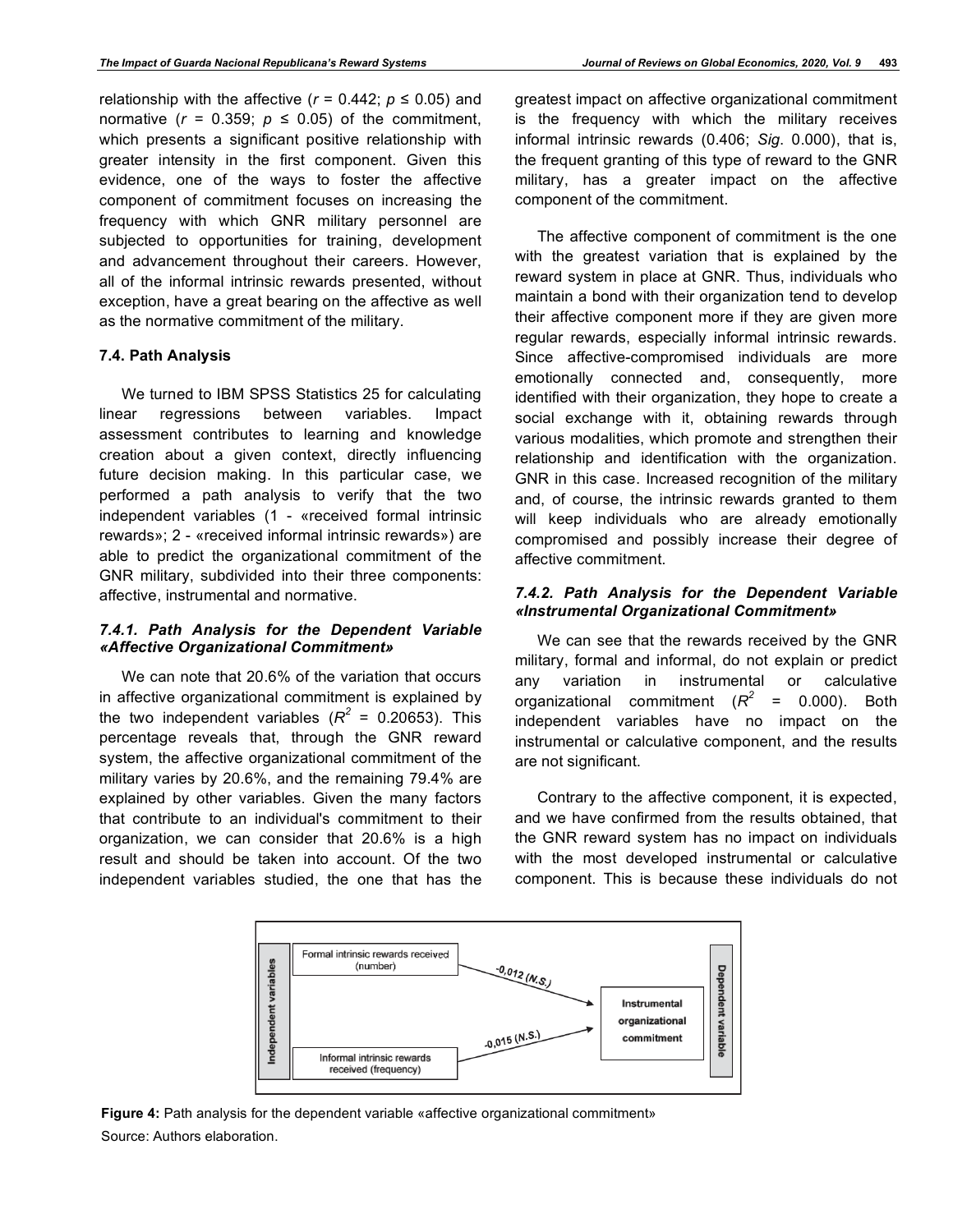

**Figure 5:** Path analysis for the dependent variable «instrumental organizational commitment» Source: Authors elaboration.

have an emotional connection with the GNR, and only maintain their organizational bond due to the lack of alternatives and damage that would arise if they abandoned it. Thus, these military personnel do not expect to make any exchanges with the organization, nor to receive intrinsic rewards that, as we have addressed, are aimed at increasing respect and recognition of workers. That is to say, the military that emphasizes the instrumental or calculative component, perform its work and its tasks, in order to reach only the minimum objectives that are required to them, and therefore, do not value the intrinsic rewards granted to them by the GNR. It should be noted that these individuals appreciate the extrinsic, monetary rewards.

## *7.4.3. Path Analysis for the Dependent Variable «Normative Organizational commitment»*

Regarding the normative organizational commitment, it suffers a variation of 11.1%, which is explained by the formal and informal intrinsic rewards received by the military ( $R^2$  = 0.111). This variation is lower than the variation that occurs in the affective component of commitment (20.6%), however, confirms and highlights that intrinsic rewards have an impact only on the affective and normative components of organizational commitment.

#### **7.5. Answer to Research Questions**

Concerning question one: «In what ways can the GNR military be rewarded intrinsically?», the answer is as follows: The GNR military can be rewarded intrinsically in two ways: formally and informally, both of which aim to highlight relevant conduct of the military. The first modality does not have a standardized approach, with each organization determining the most appropriate mechanisms. Still, it is distinguished by its public recognition, generally being held in formal ceremonies where awards, medals or diplomas are given. In the specific case of GNR, formal intrinsic rewards materialize in commendable references, praises, merit licenses, distinction promotions, and medals. On the other hand, informal rewards are usually given daily to the military in order to cement trust and improve relations between hierarchical superiors and subordinates. Most of the time, the meaning attributed by workers to this type of rewards is greater and more meaningful, generating more positive results for the worker and for the organization itself. Thus, we have identified in the literature the main examples of informal intrinsic rewards, such as: (1) transmission of positive feedbacks; (2) granting autonomy and responsibility in the tasks; (3) allowance



**Figure 6:** Path analysis for the dependent variable «normative organizational commitment». Source: Authors elaboration.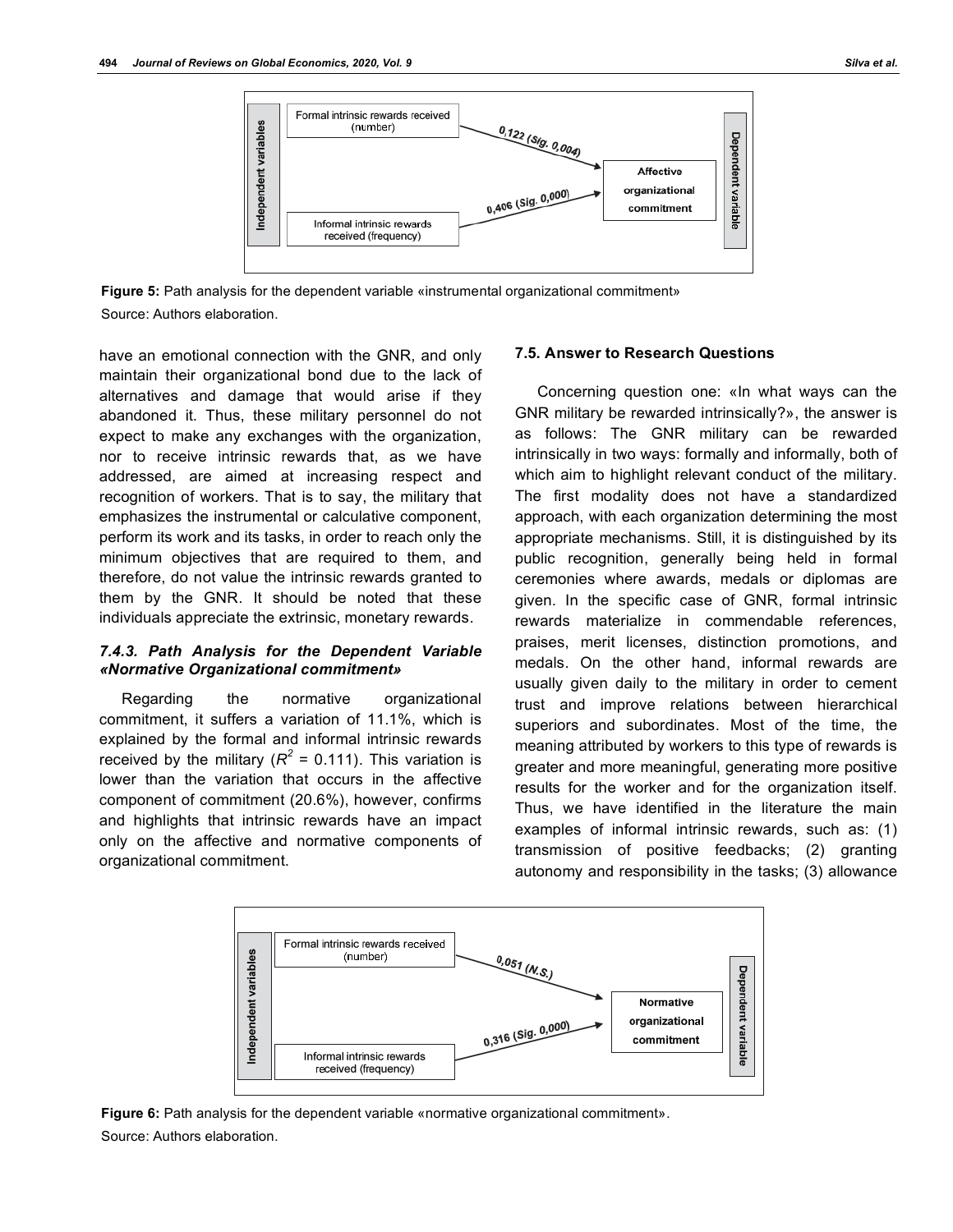for training, development and career advancement opportunities; and (4) participation in decision making.

As for question two: «What is the intrinsic, formal or informal reward most valued by the GNR military?», this can be answered through the results obtained in the questionnaire, which showed that the appreciation of the military over informal intrinsic rewards is, clearly superior to their appreciation of formal intrinsic rewards.

Concerning question three: «What are the different components of organizational commitment presented by the GNR military?», we can infer that, as a result of the literature review, the military may experience three distinct components: affective, instrumental and normative, respecting the multidimensional model of the three components of organizational commitment. Moreover, through the questionnaire applied to the 497 military, it was possible to draw certain conclusions about their organizational commitment, such as which of the above mentioned components is most experienced by the military. Thus, as a result of the analysis of the results obtained, the majority of the sample's military highlights the most developed affective component (60.9%), followed by the instrumental or calculative component (19.3%) and, finally, the normative component (11. 6%).

Regarding question four: «What is the relationship between the formal intrinsic rewards received by the GNR military and their organizational commitment?», we found that there are significant positive relationships between the formal intrinsic rewards received and the affective and normative components of organizational commitment. These relationships show that the increase in formal intrinsic rewards received by the military, consequently, produces an increase in affective and normative commitment, and the relationship is of greater intensity for the affective component. Analyzing the formal intrinsic rewards individually, we conclude that the praises and medals are the ones that have the highest relationship with the commitment components mentioned above, highlighting the praises for the fact that they have the greatest positive relation to the affective component.

Concerning question five: «What is the impact of GNR's formal intrinsic rewards on the military's organizational commitment?», it can be answered based on the answers provided by respondents to the questionnaire. From the results, we can see that the formal intrinsic rewards received by the GNR military only impact on the affective organizational commitment, since for the other components, the impact is not significant.

Concerning question six: «What is the relationship between the informal intrinsic rewards received by the GNR military and their organizational commitment?», which is formally similar to question four, the results obtained reflect that there are significant positive relationships between the informal intrinsic rewards received and the affective and normative components of impairment, and the intensity of the relationship is higher for affective impairment. In addition, and from an individual perspective, «training, development and progression» was the informal intrinsic reward most closely related to both components.

Through question seven: «What is the impact of GNR's informal intrinsic rewards on the military's organizational commitment?», formally similar to question five, we found that informal intrinsic rewards have an impact on affective and normative commitment, with greater impact intensity for the affective component. That is, informal intrinsic rewards are capable of predicting or explaining some of the variation in the affective and normative commitment of the GNR military.

Finally, the answer to the central question becomes possible: «What is the impact of GNR reward systems on the military's organizational commitment?». This is based, in the first instance, on the theoretical framework and, *a posteriori*, the results obtained through the questionnaire. First and foremost, the generic impact assessment between two variables needs to be clarified. The impact translates into the resulting long-term effects that one variable produces on another variable (Instituto da Cooperação e da Língua [ICL] 2013). This assessment is especially important because, in this specific case, it helps to verify if the GNR reward system is one of the explanatory causes of the military organizational commitment.

The conclusion that emerges from this scenario could contribute to future decisions regarding the existing GNR reward system, as well as restructuring and intervention in this context. In the first phase, the answer to this question begins with the understanding of some concepts included in the theoretical framework, namely the understanding of reward systems and their composition: extrinsic and intrinsic rewards.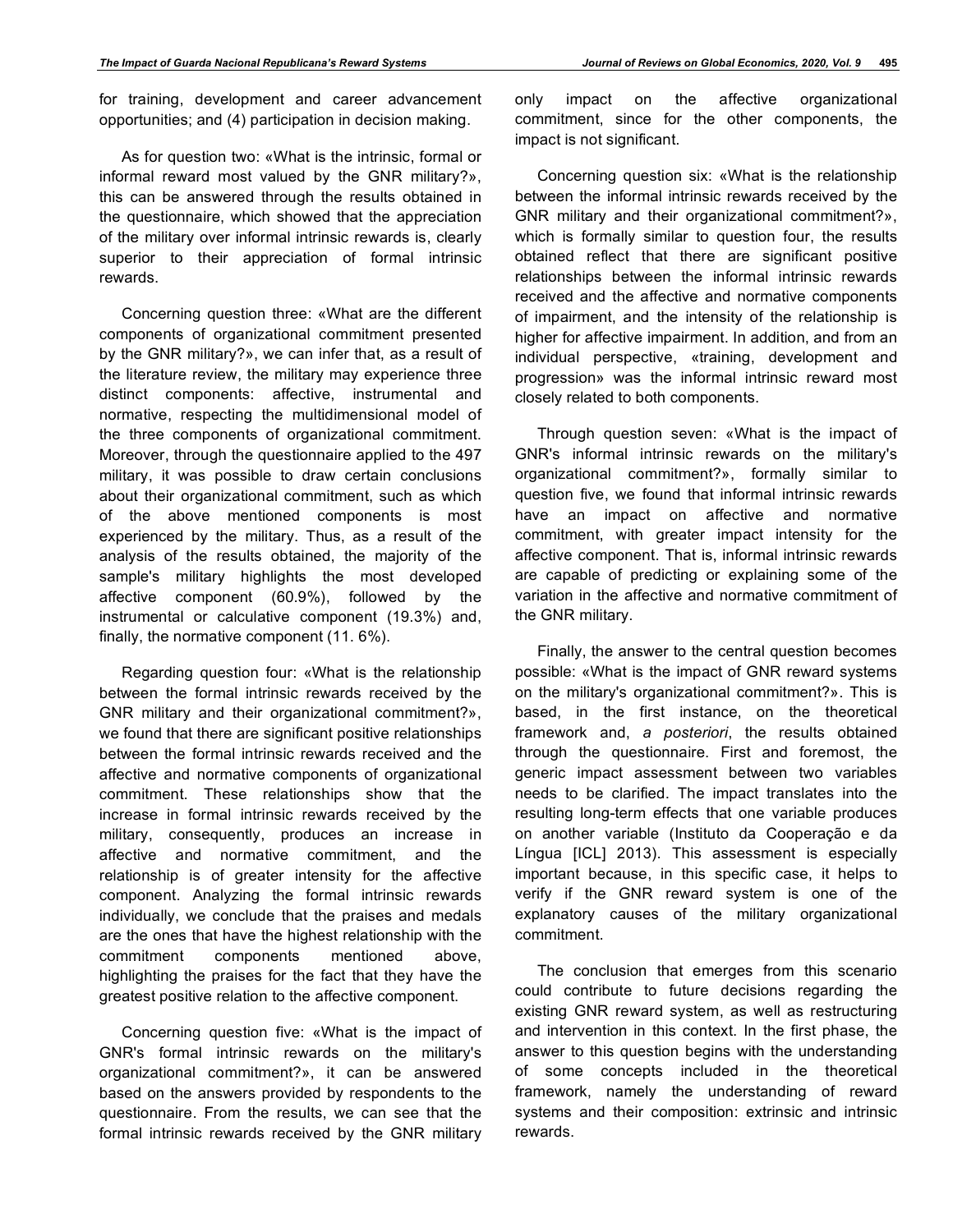As discussed at the beginning of the textual part, we confined the core of the investigation to intrinsic rewards by merely framing extrinsic rewards. We then identified the two modalities of workers being intrinsically rewarded, namely formal intrinsic rewards and informal intrinsic rewards, which are common to the GNR military.

Formal intrinsic rewards, in the specific case of GNR, materialize through: praises, praises, merit licenses, distinction promotions and medals. On the other hand, the informal intrinsic rewards identified in most organizations are: the transmission of positive feedbacks; the granting of autonomy and responsibility; permission before training, development and progression opportunities; and participation in decision making.

After this division, we found that the GNR military tends to value informal rather than formal intrinsic rewards. Then, the other variable is elucidated: organizational commitment. This is composed of three components, with the GNR military showing more in the affective component, followed by the instrumental or calculative, and finally, the normative. After clarifying the main terms discussed throughout the research (reward systems and organizational commitment), the various relationships and impacts between variables should be realized in order to draw interesting conclusions.

Through the correlations between variables, we found that the formal and informal intrinsic rewards present significant positive relationships with the affective and normative components of organizational commitment, and in both situations, the relationship with the affective component is more intense80. In addition, relationships showed higher values for informal intrinsic rewards. Given the calculated linear regressions, we find that the impact presented by formal intrinsic rewards is distinct from the impact shown by informal ones.

Regarding the formal intrinsic rewards, they explain an impact on the affective component of the commitment, while the informal ones have an impact on the affective components, with greater intensity than the impact produced by the formal ones, and also on the normative component of the commitment.

#### **8. CONCLUSIONS**

As a final reflection, we propose a tool that presents itself as an aid and a contribution for the superiors to know how to make their subordinates more committed, that is, making their affective and normative components of commitment more developed through reward systems of the *Guarda Nacional Republicana*.

First, and considering all research, hierarchical superiors should be concerned with increasing intrinsic rewards in the careers of their subordinates rather than extrinsic rewards. Indeed, we have found that it is generally agreed that intrinsic rewards are a source of motivation and promote the identification of the military with the *Guarda Nacional Republicana*.

In the second instance, these rewards should be granted, but should not be trivialized or vulgarized. Intrinsic rewards must be understood by the *Guarda Nacional Republicana* military as something special, relevant and demanding in order to reinforce its exceptional character. Otherwise, they tend to be undervalued and the source of motivation and identification they initially represented is no longer verified.

Last but not least, and reflecting the results derived from the practical part of the present investigation, hierarchical superiors should emphasize informal intrinsic rewards, particularly by promoting them to their subordinates on a daily basis when they prove deserving. According to the results obtained, the informal intrinsic rewards are the most valued by the military of the *Guarda Nacional Republicana* and they present greater relation and impact with the affective and normative components of the commitment.

It is noteworthy that from the 497 respondents, we concluded that more than half have the most evident affective component, representing a considerably positive result for the *Guarda Nacional Republicana*, as it brings the most beneficial organizational results. However, there is still a considerable percentage of military personnel with the most developed instrumental or calculative component, generating harmful attitudinal and behavioral reactions to the organization.

It is in this sense that the tool described above is crucial: firstly, to keep the military who are already emotionally compromised and, secondly, to make the military engaged instrumentally into military affective engagements. The realization of this tool also reflects the practical utility of research for the *Guarda Nacional Republicana*.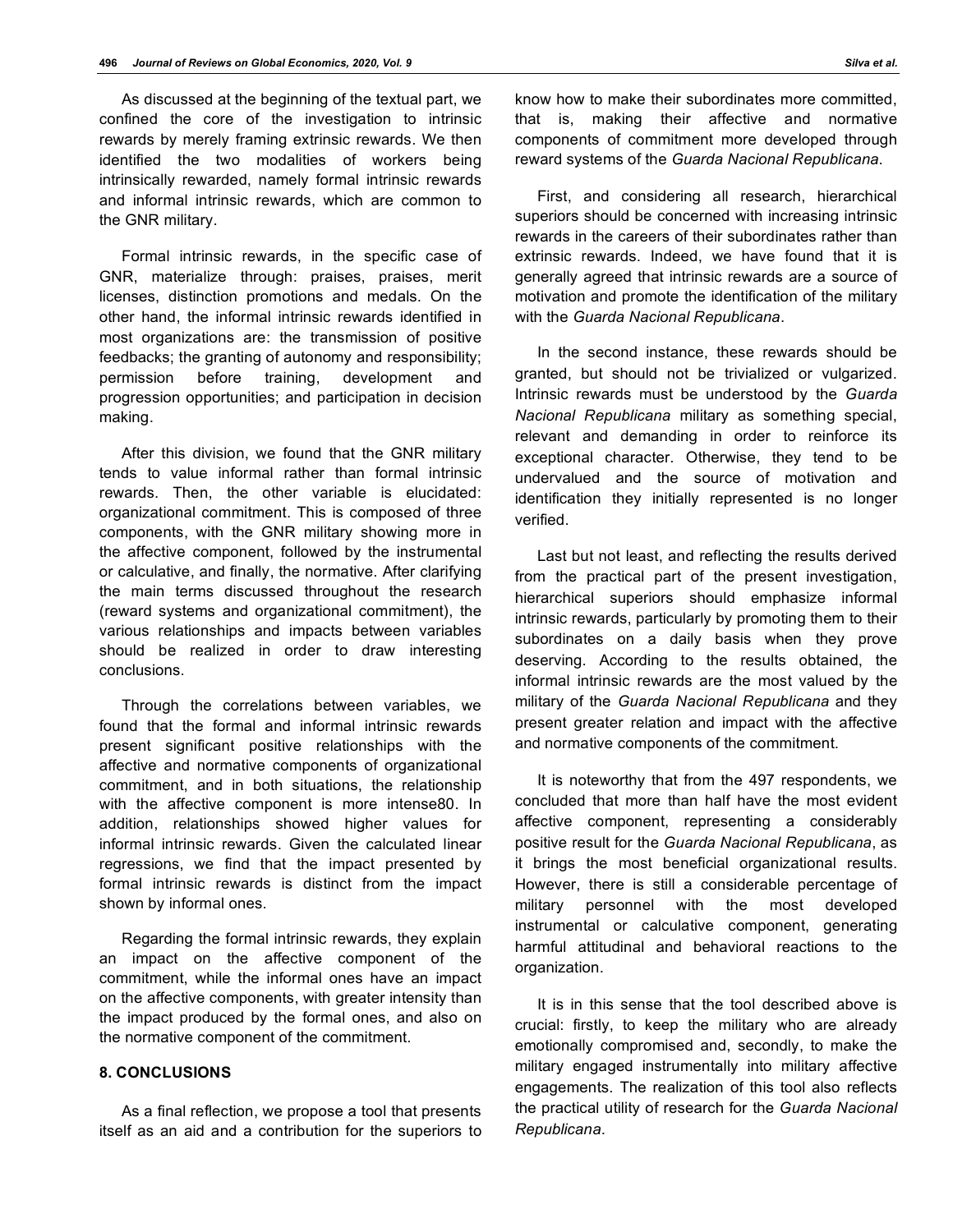#### **9. CHALLENGES FOR FUTURE RESEARCHES**

Although the present research has provided theoretical and practical implications, it appears as the starting point for further research in this area, extending it to other geographical areas and, of course, to other Units, with a view to generalizing them to all the *Guarda Nacional Republicana*'s military. Moreover, this research focused solely on the impact that a practice of Human Resource Management (the reward systems) has on the military's organizational commitment, and it would be interesting and useful to conduct further investigations that focus on other practices, such as «The Impact of the *Guarda Nacional Republicana* Performance Appraisal on the Organizational Commitment of the Military».

#### **REFERENCES**

Alves, M. 2012. *Metodologia Científica*. Lisboa: Escolar Editora.

- Armstrong, M. 2006. *A Handbook of Human Resource Management*  Practice. 10<sup>th</sup> Edition, London and Philadelphia: Kogan Page LTD.
- Assembleia da República [AR] 2014. Lei n.º 66/2014 de 28 de Agosto: Regulamento de Disciplina da Guarda Nacional Republicana. Diário da República, 1ª série, n.º 165:4486- 4516.
- Bontis, N.; Dragonetti, N.; Jacobsen, K. and Roos, G. 1999. The Knowledge Toolbok: A Review of the Tools Available to Measure and Manage Intangible Resources. *European Management Journal*. *17*(4): 391-402. https://doi.org/10.1016/S0263-2373(99)00019-5
- Borges-Andrade, J. 1994. Conceituação e mensuração de comprometimento organizacional. *Temas em psicologia*. Vol. 2, No. 1: 37-47.
- Brown, R. 1996. Organizational commitment: Clarifying the concept and simplifying the existing construct typology. *Journal of vocational behavior*, *49*(3): 230-251. https://doi.org/10.1006/jvbe.1996.0042
- Caetano, A. and Vala, J. 2007. *Gestão de Recursos Humanos: Contextos, Processos e Técnicas*, 3ª Edição. Lisboa: Editora RH.
- Câmara, P., Guerra, P. and Rodrigues, J. 2003. *Humanator: Recursos humanos e sucesso empresarial*, 5ª Edição. Lisboa: Publicações Dom Quixote.
- Câmara, P. 2016. *Os sistemas de recompensas e a gestão estratégica de recursos humanos*, 4ª Edição. Lisboa: Publicações Dom Quixote.
- Carapeto, C. and Fonseca, F. 2006. *Administração Pública: Modernização, Qualidade e Inovação*, 2ª Edição. Lisboa: Edições Sílabo.
- Cascio, W. 1998. *Managing Human Resources: Productivity, Quality of Work Life*, Profits, 5ª Edição. New York: McGraw-Hill.
- Chiang, F. and Birtch, T. 2011. The Performance Implications of Financial and NonFinancial Rewards: An Asian Nordic Comparison. *Journal of Management Studies 49*(3): 538- 570.

https://doi.org/10.1111/j.1467-6486.2011.01018.x

- Chiavenato, I. 2002. *Recursos Humanos: Edição Compacta*. São Paulo: Editora Atlas.
- Chiavenato, I. 2015. *Recursos Humanos: O Capital Humano das Organizações*, 10ª Edição. Rio de Janeiro: Elsevier.
- Cooper-Hakim, A. and Viswesvaran, C. 2005. The construct of work commitment: Testing an integrative framework. *Psychological Bulletin*, *131*(2): 241-259. https://doi.org/10.1037/0033-2909.131.2.241
- Cooper-Thomas, H. and Anderson, N. 2006. Organizational socialization: A new theorical model and recommendations for future research and HRM practices in organizations. *Journal of managerial psychology*, 25(1): 492-516. https://doi.org/10.1108/02683940610673997
- Creswell, J. 2013. *Qualitative Inquiry & Research Design: Choosing*  Among Five Approaches, 3<sup>rd</sup> Edition, Los Angeles: Sage.
- Cunha, M., Rego, A. and Cunha, R. 2007. *Organizações positivas*. Lisboa: Dom Quixote.
- Dick, G. 2011. The influence of managerial and job variables on organizational commitment in the police. Public organizational commitment *Administration*, *89*(2): 557-576. https://doi.org/10.1111/j.1467-9299.2010.01874.x
- Dunham, R., Grube, J. and Castañeda, M. 1994. Organizational commitment: The utility of an integrative definition. *Journal of Applied Psychology*, *79*(3): 370-380. https://doi.org/10.1037/0021-9010.79.3.370
- Haro, F., Serafim, J., Cobra, J., Faria, L., Roque, M., Ramos, M., Carvalho, P. and Costa, R. 2016. *Investigação em ciências sociais: Guia prático do estudante*. Lisboa: Pactor.
- Herzberg, F. 1968. *One more time: How do you motivate employees?* New York: Harper & Row.
- Huselid, M. and Becker, B. 1996. Methodological issues in crosssectional and panel estimates of the human resource-firm performance link. *Industrial Relations: A Journal of Economy and Society*, *35*(3):400-422. https://doi.org/10.1111/j.1468-232X.1996.tb00413.x
- Institute for Employment Studies [IES] 2004. *Non-Financial Recognition. The Most Effective of Rewards*. London: IES.
- Instituto da Cooperação e da Língua [ICL] 2013. *Avaliação do Impacto: Breve Introdução*. Lisboa: ICL.
- Instituto Universitário Militar [IUM] 2016. *Orientações metodológicas para a elaboração de trabalhos de investigação*. Lisboa: IUM.
- Lawler, E. 1982. *The Strategic Design of Reward Systems*. Los Angeles: University of Southern California.
- Malhotra, N., Budhwar, P. and Prowse, P. 2007. Linking rewards to commitment: an empirical investigation of four UK call centers. *Human Resource Management*, *18*(12): 2095-2127. https://doi.org/10.1080/09585190701695
- Maslow, A. 1954. *Motivation and personality*. New York: Harper & Row.
- Mathiew, J. and Zajac, D. 1990. A review and meta-analysis of the antecedents, correlates, and consequences of organizational commitment. *Psychological bulletin*, *108*(2): 171-194. https://doi.org/10.1037/0033-2909.108.2.171
- Medeiros, C. and Enders, W. 1998. Validação do modelo de conceitualização de três componentes do comprometimento organizacional. *Revista de Administração Contemporânea*, *2*(3): 67-87.
	- https://doi.org/10.1590/S1415-65551998000300005
- Medeiros, C., Albuquerque, L., Marques, G. and Siqueira, M. 2005. Um estudo exploratório dos múltiplos componentes do comprometimento organizacional. *Revista Eletrônica de Administração*, *11*(1): 1-22.
- Menezes, I., Aguiar, C. and Bastos, A. 2016. Comprometimento organizacional: Questões que cercam a sua natureza e os seus limites conceituais. *Psicologia em revista*, *22*(3): 768- 789.

https://doi.org/10.5752/P.1678-9523.2016V22N3P768

Meyer, J. and Allen, N. 1991. A three-component conceptualization of organizational commitment. *Human Resource Management Review*, *1*(1): 61-89. https://doi.org/10.1016/1053-4822(91)90011-Z